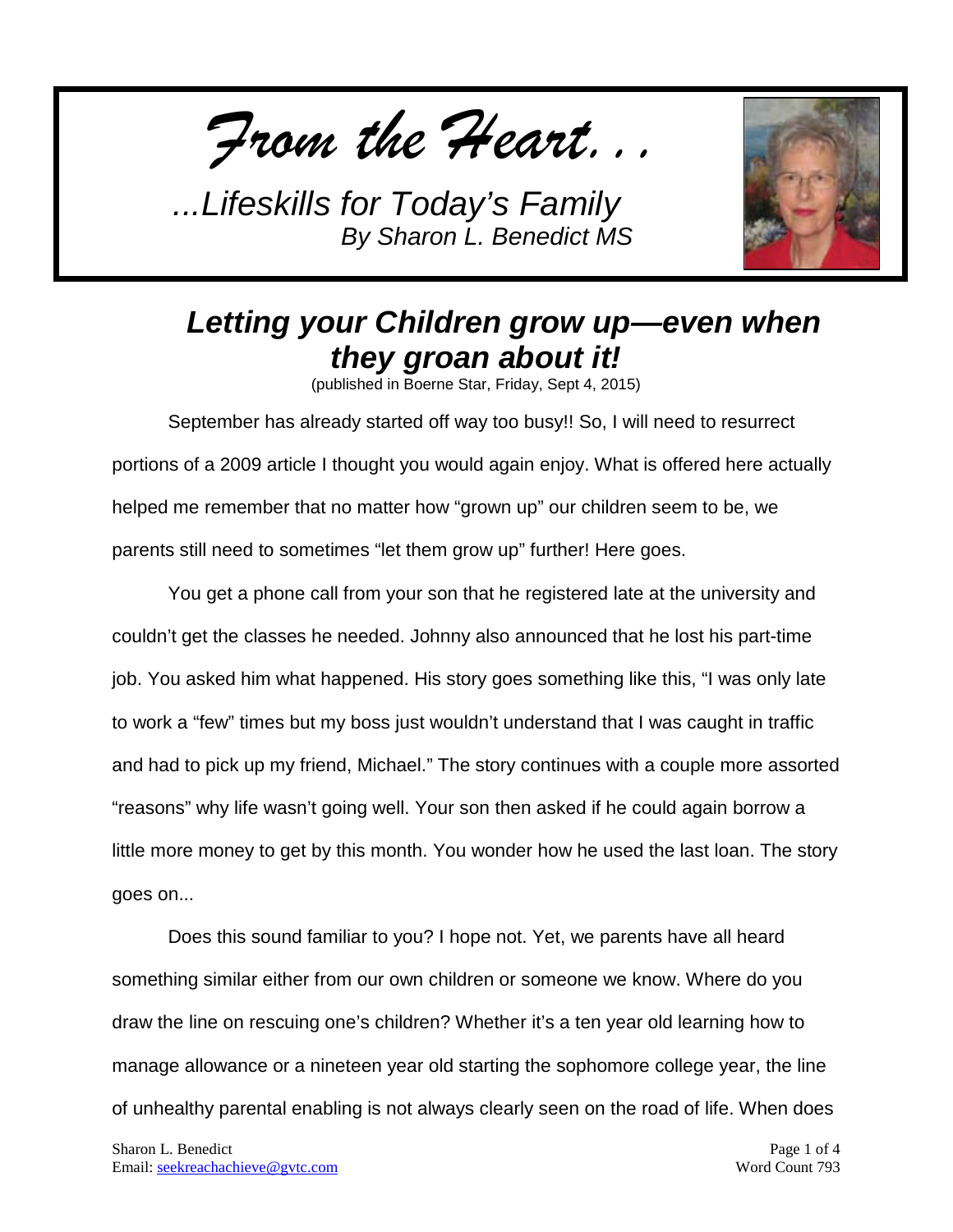helping out become rescuing—only to have the same behavior return for more rescuing?

We as parents always want the best for our children. Yet, what does that really mean for the children as they grow up and become adults. Have they embraced their own personal dreams and goals? Does their everyday behavior reflect a maturing, purpose-filled and emerging fulfilled life? Are they really intrinsically happy and secure in who they are and where they are going?

Here are a few questions to ask yourself just related to money (feel free to put in any other topic you believe is relevant to your child's development into adulthood):

- 1. How often do your children ask for money?
- 2. What is your usual response to their ask?
- 3. What is their response and behavioral outcome of your answer "yes"? Your answer "no"?
- 4. If you believe you have been too permissive (or hard), how would you like to change your own behavior with your children that will help them mature in a healthy, happy, responsible way?
- 5. Think about one significant incident with your children that had a significantly positive outcome because of the way they responded and the choices they made. Then, share with them your feelings and affirmation about it.

One of the most important things you can now do for your child is to find out what they think also? A few years ago a very insightful 90+ year old Guy, living right in the Boerne community, wrote an awesome book to help parents connect and communicate with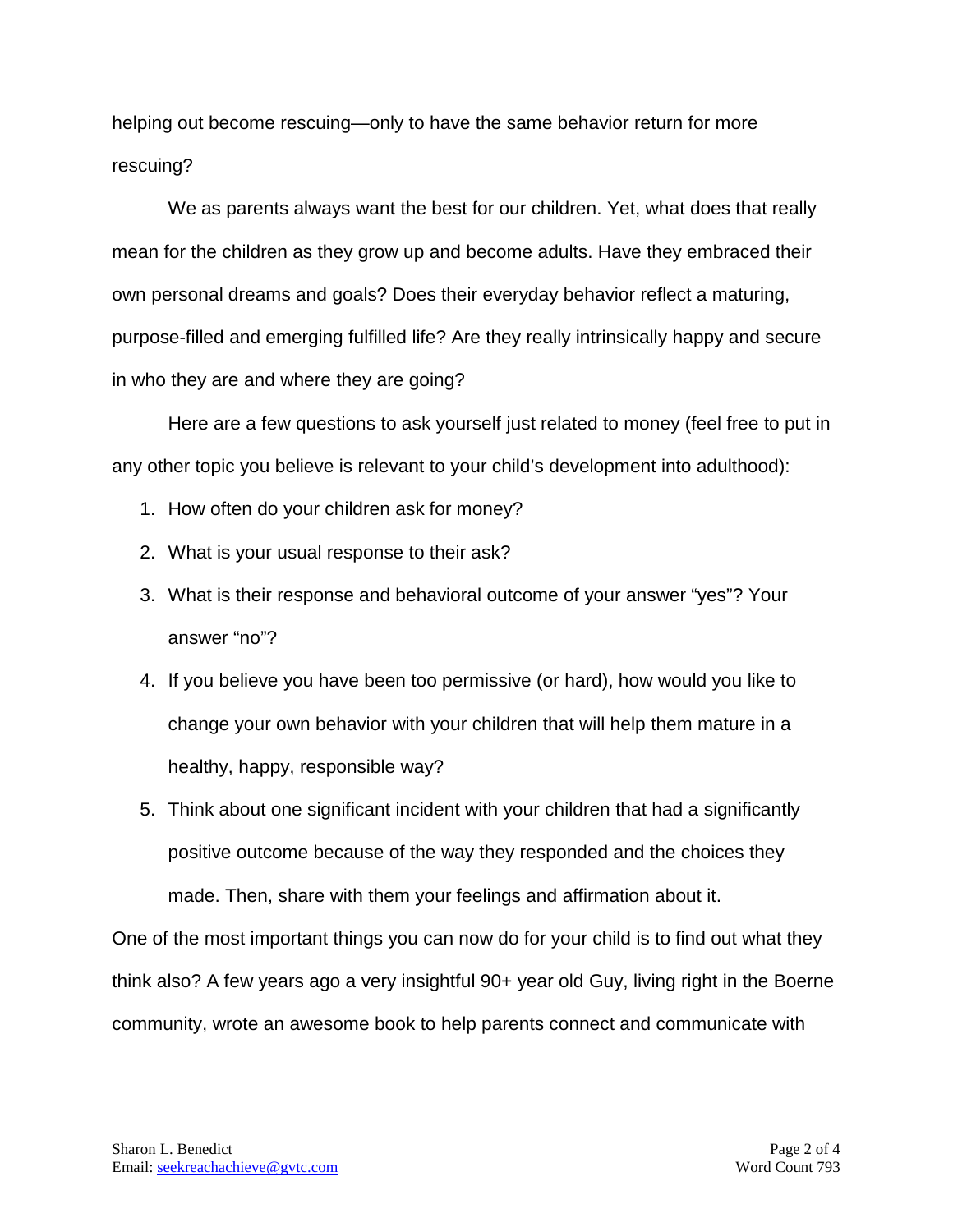their children. This little book, *Well, what do you think?,* authored by Guy Chipman, doesn't have the usual "do's & don'ts."

Rather, it is specifically designed to get the family talking together with a series of "Life Questions" parents are to ask their kids, teenagers, and young adults. So often, as parents we have great expectations for our children as Brent Evans so astutely describes in Guy's little book—"What most of us parents want is to raise an angel who acts like Superman." Isn't it time to get to know your children, not as angels nor as a Superman, but as very unique, delightful human beings with dreams, goals, and very much independent thoughts and feelings? Wouldn't you like to experience your own unique relationship with them that only happens between parent and child, no matter how old you both are today?

The wisdom you will gain from this little book of inquiry and discovery into the heart and soul of your child will go a long way to forever impacting your whole family's relationship. Get this book! Pass it along. You will never regret it. Life is always an adventure and will be extra exciting when you incorporate this gem into your family's lives. You can purchase copies of *Well, what do you think?* at the Cibolo Nature Center [\(www.cibolo.org,](http://www.cibolo.org/) 830-249-4616). All profits go to the center's ongoing programs and projects on behalf of our community.

Start today asking open, nonjudgmental questions and discover the heart and soul of your own very special children.

*Sharon L. Benedict, is a speaker, author, and weaver, and loving it! She is available for speaking engagements, free*lance writing, and will even weave you a one-of-kind creation, just for you. Sharon also welcomes your questions and

--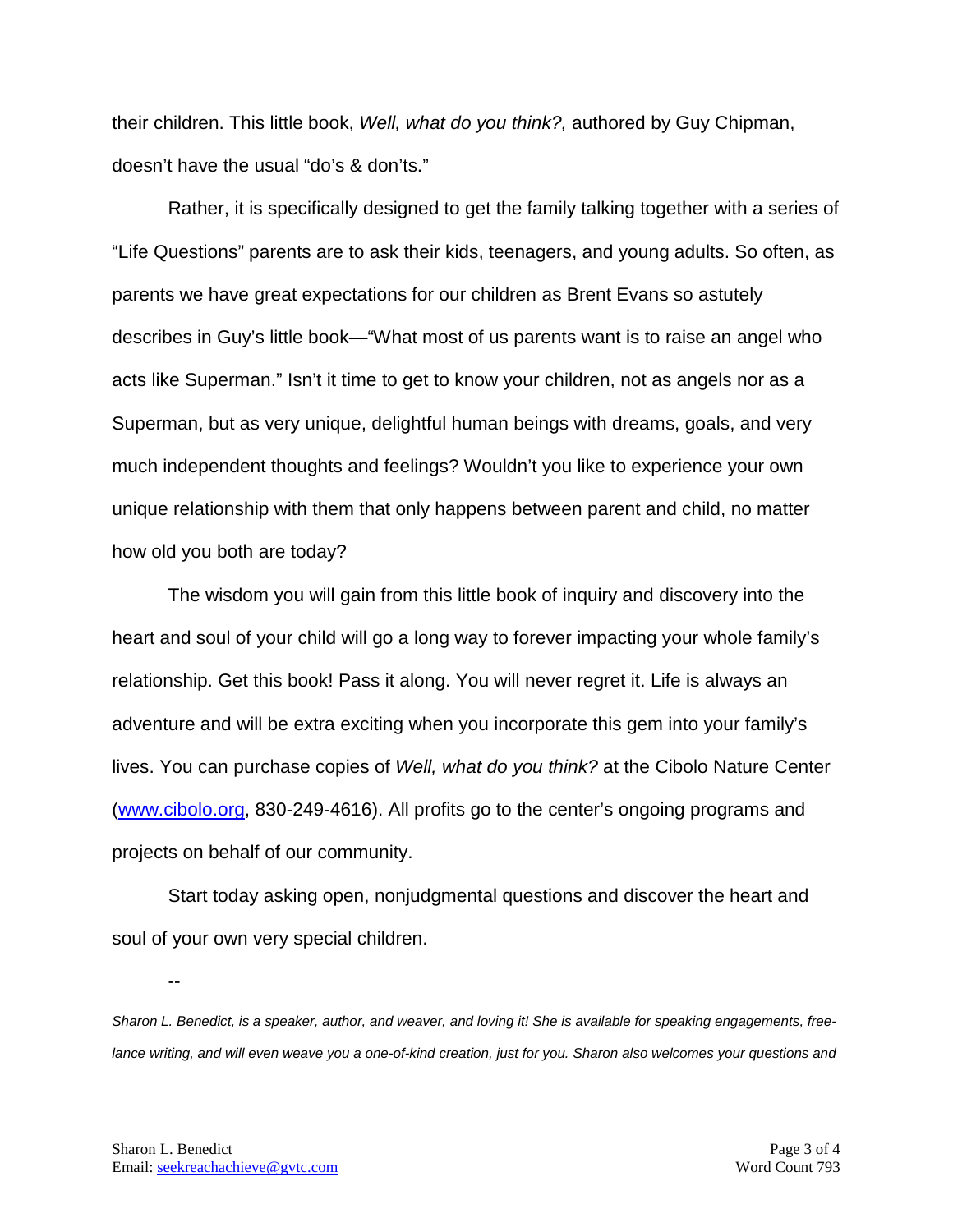*comments and can be contacted a[t seekreachachieve@gvtc.com.](mailto:seekreachachieve@gvtc.com) Visit her website at* 

*[www.celebratingyourjourney.com.](http://www.celebratingyourjourney.com/)*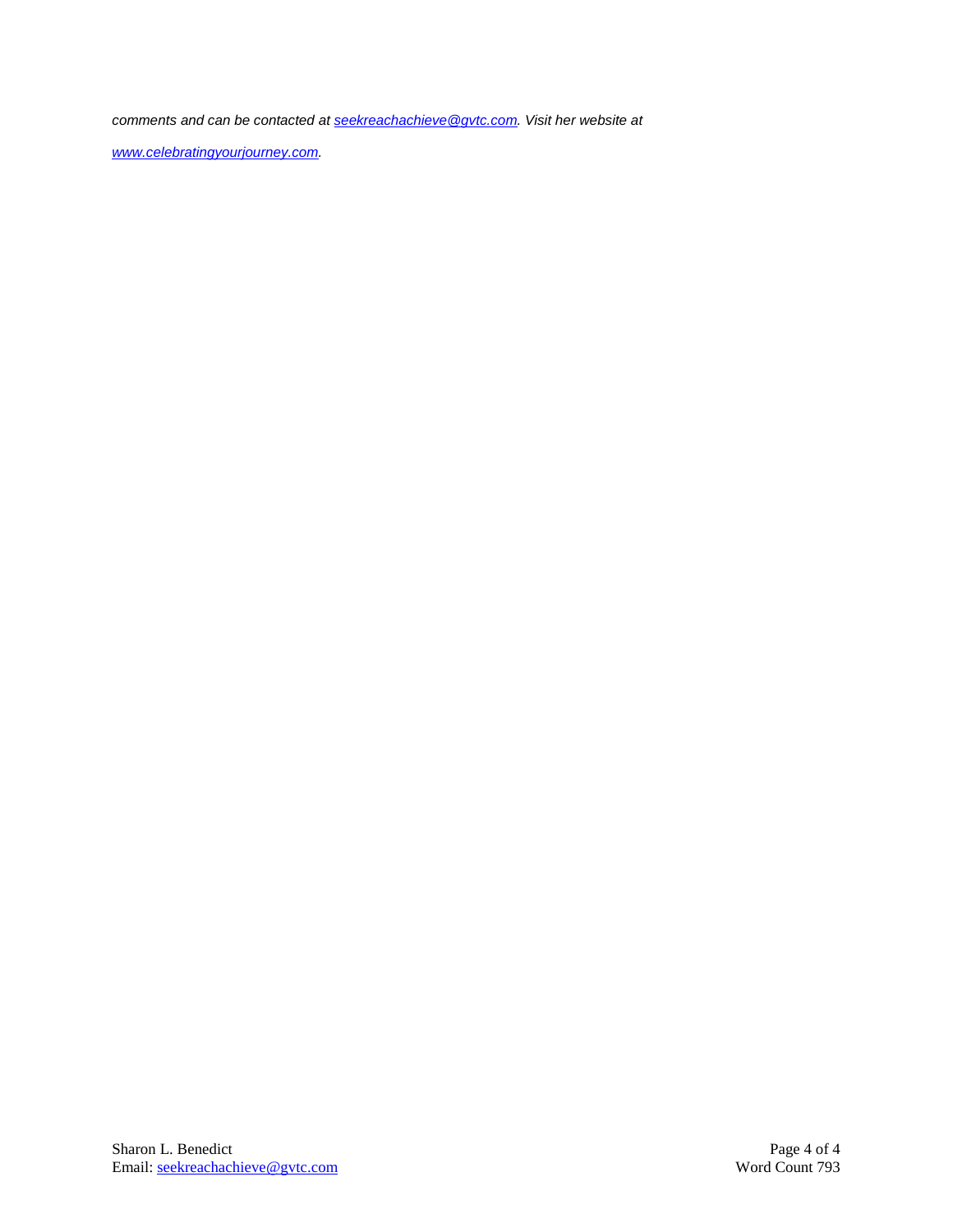*From the Heart...*



## *Child Play for Children and Adults*

(published in Boerne Star, Friday, Sept 11, 2015)

How do you play with your children? Maybe I should start with "Do you play with your children?" Maybe one day you happened to go out to your backyard to pick up the newspaper you left earlier and find your son running around as fast as he can on the lawn with his arms stretched out. He turns to you and yells, "Look, I'm flying!" He gleefully declares he is out to save everyone from dragons hiding behind that tree while he finds treasures buried in his sandbox.

What did you do? Simply smile, nod, pick up your newspaper, and go back into your house? Hopefully, you took advantage of the front-row seat for your child's most imaginative, theatrical production performed just for you. What magic years these are! How about finding out why imagination is so important and what you can do to nurture these wonderfully creative young years.

According to Mary M. Gavin, MD in her article, *The Magic of Play: How It Inspires & Aids Early Development* (July 2014, Kidshealth.org/parents), "There's a lot that very young children aren't yet able to grasp about the world around them. As a result, they "fill in the blanks" and often make up their own sometimes magical explanations for how things work. This time, which peaks during the preschool years, was dubbed "the magic years" by child development expert Selma Fraiberg, PhD, in 1959 when she wrote a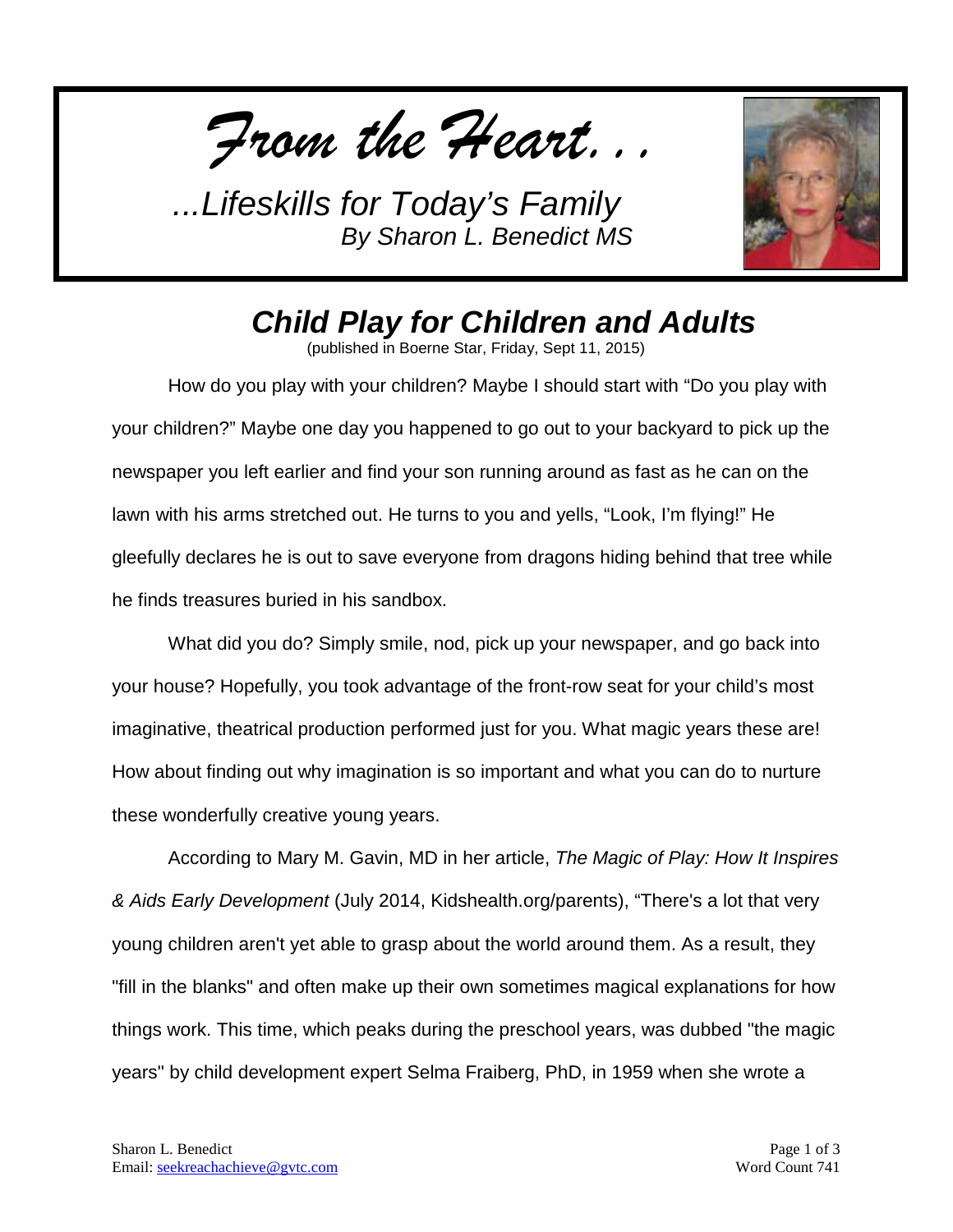book of the same name. Babies use their senses (touch, taste, smell, sight, and sound) to explore their world. As they develop, they begin to understand the basic function of things ("If I push this button, the pony will pop out of the barn!"). Now, as preschoolers, they take this knowledge and combine it with a growing imagination to come up with fantastical ideas about why and how things happen."

Children play out all kinds of roles like superheroes, animals, even parents. Gavin offers tips for nurturing their growing brains and lives through imaginative activities. The first one is to *Go Along With It.* "When young ones leap through the air and tell you they're flying, don't tell them they're only jumping. Instead, feed the fantasy: 'Wow, you're so high up! What can you see on the ground? Maybe you should take a rest on that nice puffy cloud.' Or even better, start flying with them."

The next tip is *Choose Old-fashioned Toys*. "Blocks, dolls, arts and crafts, and molding clay are all toys that require creativity and therefore spur imagination." Then there is room to *Limit Electronic Toys*. "Whether it's a handheld entertainment system or a "junior" laptop, try to avoid toys that need batteries. Creativity is stifled when the toy, rather than the child, directs the play."

A very important practice is to *Read To Your Child.* "And while reading, ask mindopening questions: 'If you were the caterpillar, what would you eat?' and 'What do you think will happen next in the story?' This not only encourages imagination but promotes language skills and fosters an interest in books."

After so much imaginative worlds created, it's time to *Schedule Downtime.* "Make sure kids have free time every day to play on their own. Aside from encouraging creativity, it teaches them to use their own resources to amuse or soothe themselves." It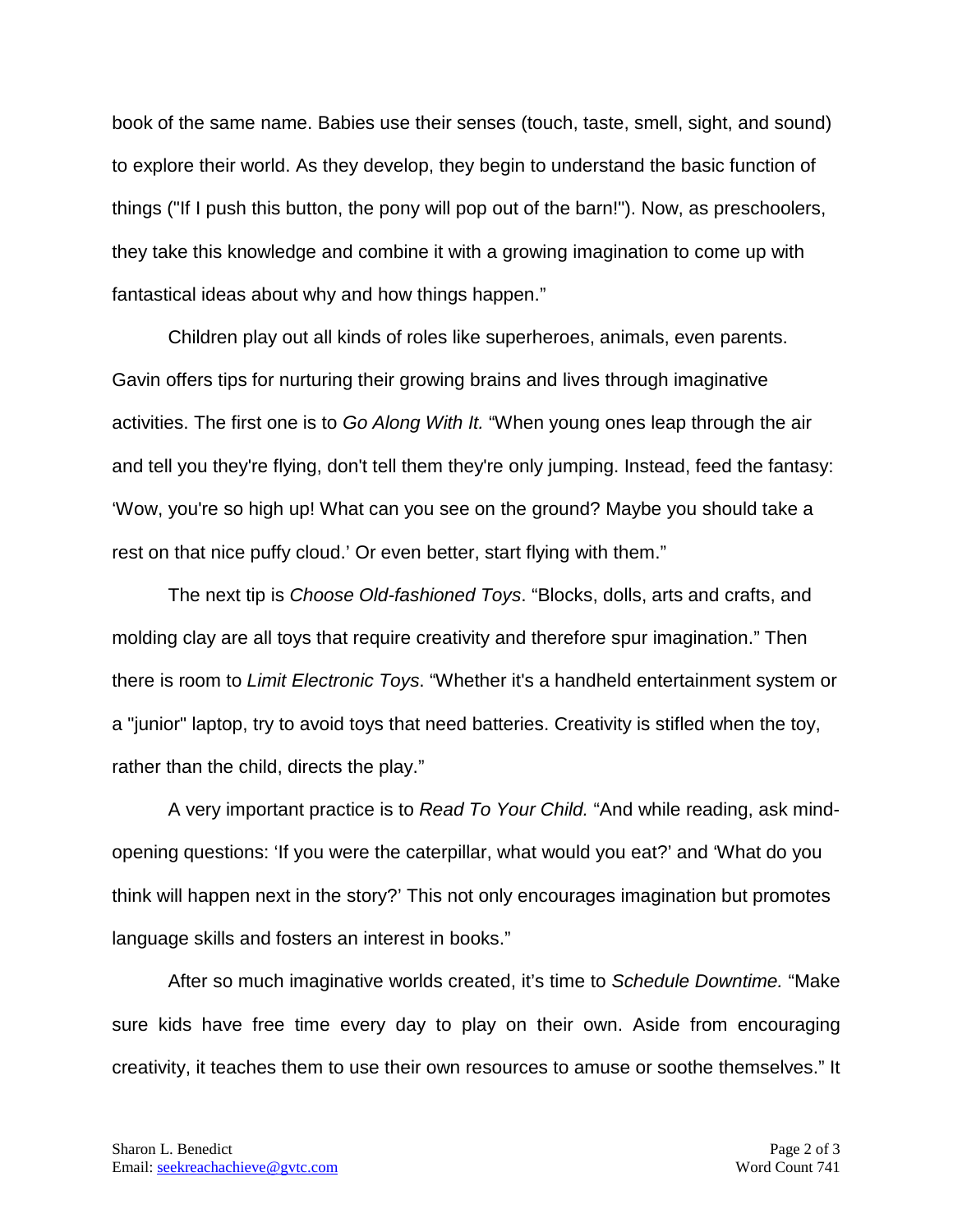also may be time to *Limit Screen Time.* "When kids watch a movie or even an educational program, they experience someone else's make-believe world instead of exercising their imaginations. Some subjects on TV are not appropriate for preschoolers. Young kids also are more influenced by advertising since they can't tell the difference between commercials and actual programs. The same goes for digital advertising inserted in online games and apps. Experts recommend that children over age 2 limit screen time, which includes TV, DVDs, computers, smart phones, and tablets, to no more than 1-2 hours of quality programming per day."

These "magic years" go so fast. So, be sure to connect with your children and become that child again filled with wonder and imagination that can reignite your own adult world of wonder and possibilities. The "years of reason" will come soon enough for your children and for you as well. How about finding a place in life for a little of both, magic and reason, together?

--

*Sharon L. Benedict, is a speaker, author, and weaver, and loving it! She is available for speaking engagements, freelance writing, and will even weave you a one-of-kind creation, just for you. Sharon also welcomes your questions and comments and can be contacted a[t seekreachachieve@gvtc.com.](mailto:seekreachachieve@gvtc.com) Visit her website at* 

*[www.celebratingyourjourney.com.](http://www.celebratingyourjourney.com/)*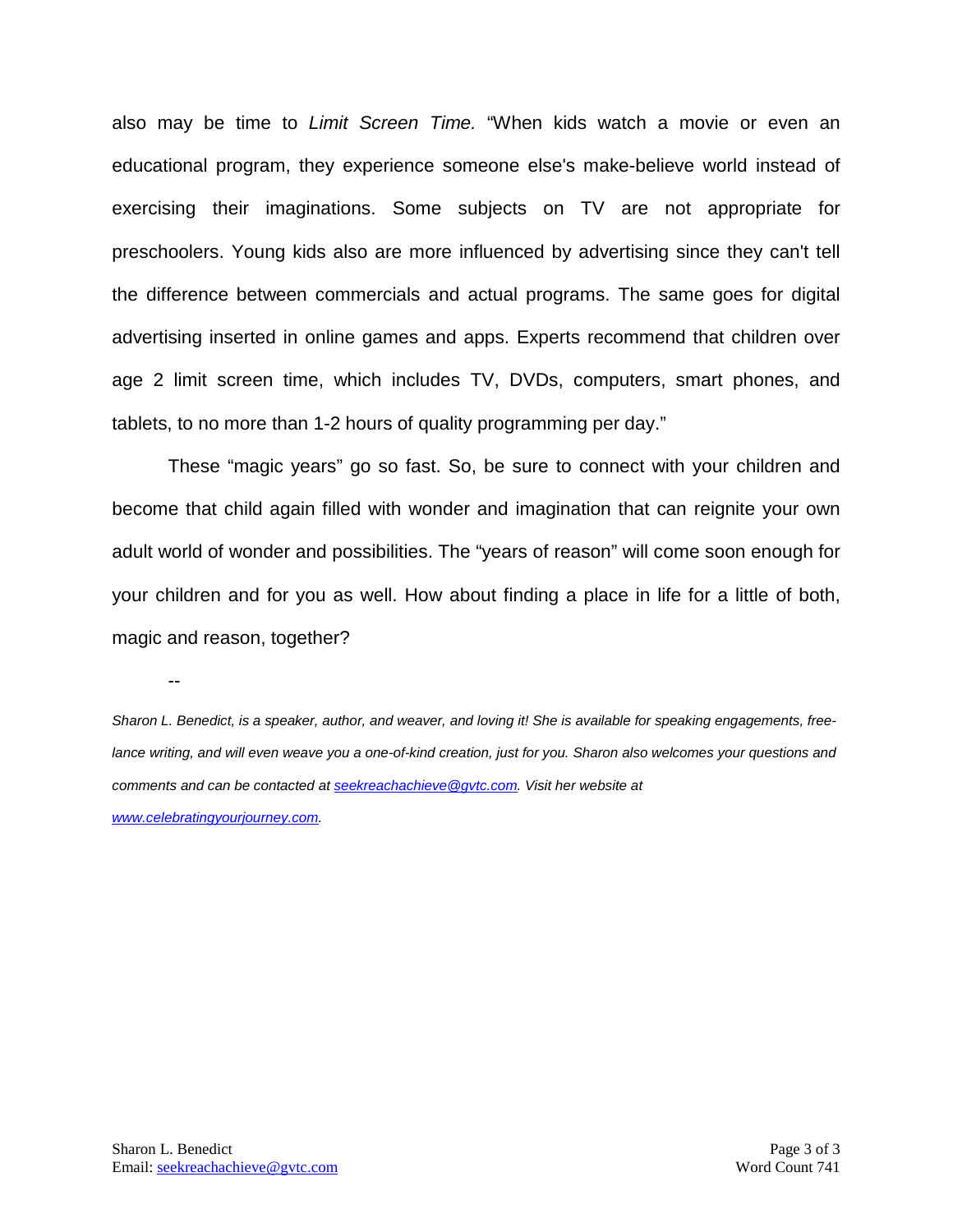*From the Heart...*



## *Glad & Sad Memories from Childhood*

(published in Boerne Star, Friday, Sept 18, 2015)

As the years of my life so vividly reflect in the mirrors I happen to pass by, I return in that moment to certain childhood memories. Some memories are crystal clear while others seem to float in a foggy mist, hard to detect the details. No matter how much I try to whisk the fogginess away, the pieces of the memory puzzle still remain detached.

What kinds of childhood memories pop into your head when you least expect it? Like mine, are they often a mix of glad ones, bad ones, sad ones? Are the memories more glad than sad? Or the other way around? And which memories have impacted if not formed so much of who you are today? And if they are more sad, what journey to adulthood did you travel to help you reconcile those more painful recollections?

I know for me, much of my childhood was a paradoxical mix of abuse and affection that was very difficult to unravel as I grew into adulthood. One thing amazingly held me together. Deep inside me, whether it was fueled by my whimsical, optimistic, sanguine personality or a gentle prompting from God, I somehow knew that all will be well. More likely, it was a combination of the two, and the fact that one of God's sweeter gifts to a child is to block the memories from conscious awareness until the adult child is ready to get free. For that, I will always be ever grateful . . . when at 36 years old the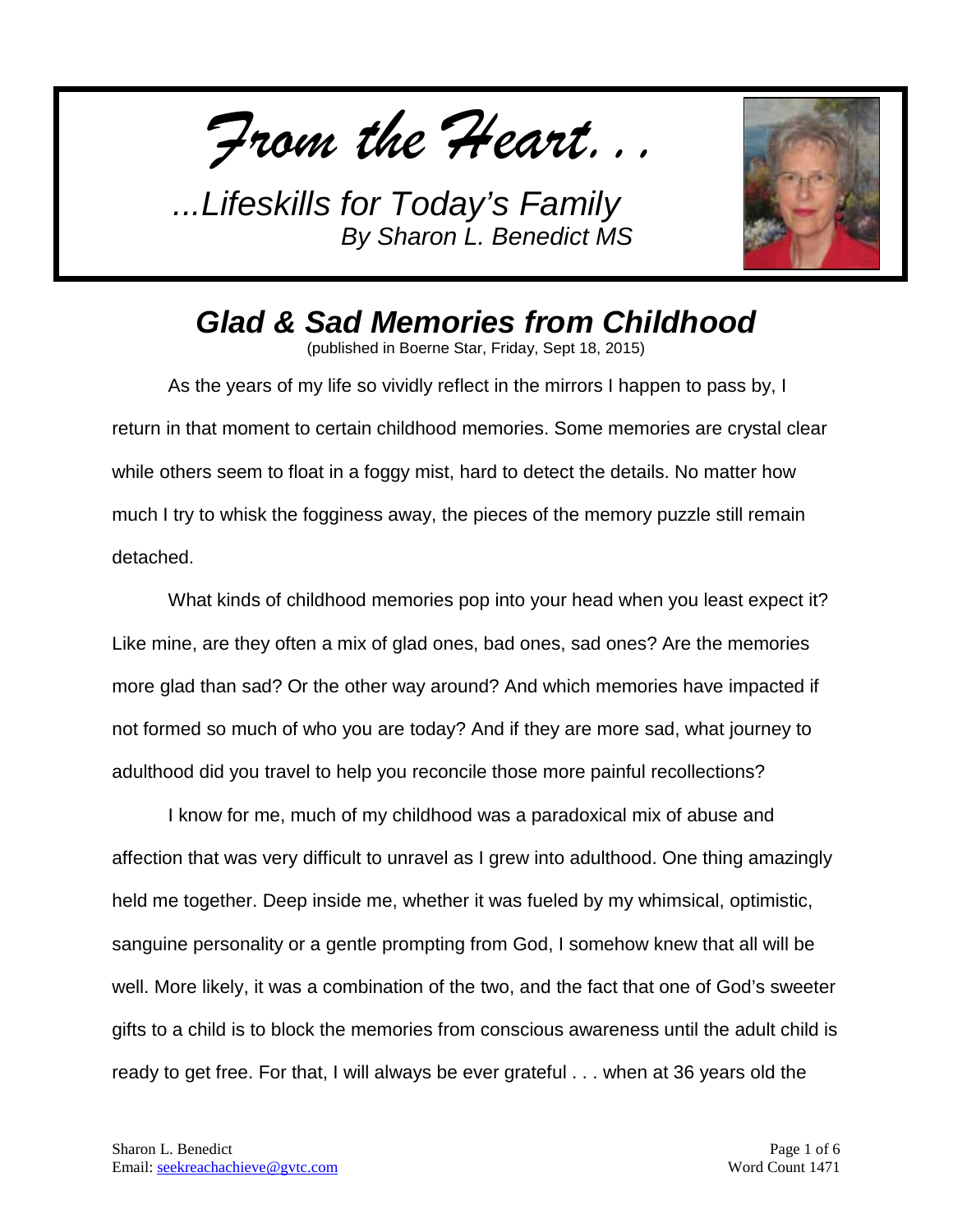memories and the mending began. I also began to recall sweet times along the way to be cherished. I found my future in faith and forgiveness that forever changed me and my family.

For those whose childhood memories were filled more with glad times where you were securely held and loved, and free from abuse, be sure to share those memories with your own children, parents, and others. You will provide a solid legacy for future generations to foster.

Everyone has a story to tell that can build a bridge out of beauty as well as brokenness. That includes you. May the reflections from these notables below strike a memory cord for you that will offer resounding music to all who need to hear your childhood story. No matter how happy or horrific your story may have been, may you see the redemptive threads of childhood so gently interwoven in your life today and in those who come after you.

"Childhood memories were like airplane luggage; no matter how far you were traveling or how long you needed them to last, you were only ever allowed two bags. And while those bags might hold a few hazy recollections—a diner with a jukebox at the table, being pushed on a swing set, the way it felt to be picked up and spun around—it didn't seem enough to last a whole lifetime." ― Jennifer E. Smith, *This is What Happy Looks Like*

"Because you are defined not by life's imperfect moments, but by your reaction to them. And because there is joy in embracing - rather than running from - the utter absurdity of life." ― Jenny Lawson, *Let's Pretend This Never Happened: A Mostly True Memoir*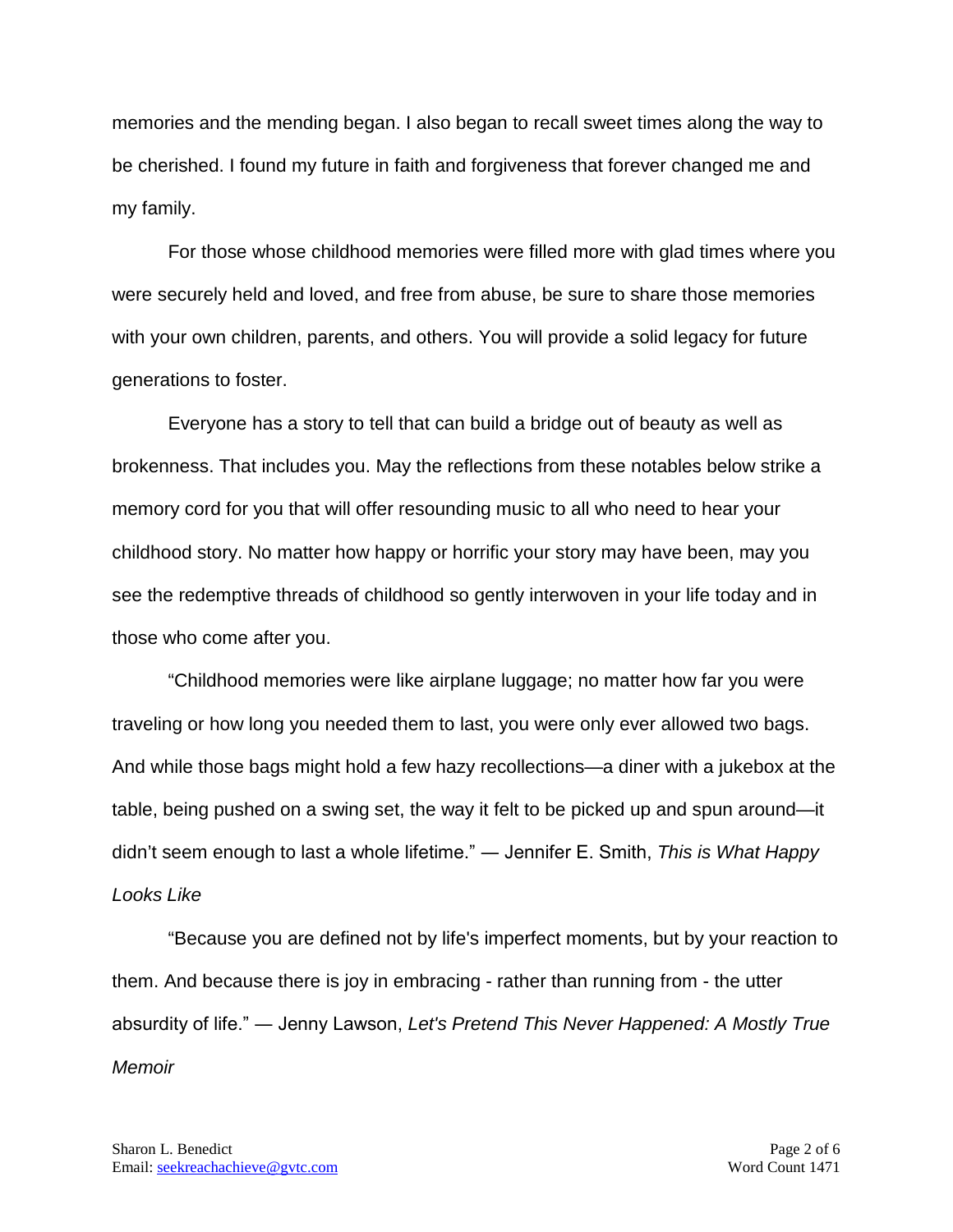"That night I looked up at those same stars, but I didn't want any of those things. I didn't want Egypt, or France, or far-flung destinations. I just wanted to go back to my life from my childhood, just to visit it, and touch it, and to convince myself that yes, it had been real." ― Jenny Lawson, *Let's Pretend This Never Happened: A Mostly True Memoir*

"No matter how long it's been or how far you've drifted, no matter how unknowable you might be, there were at least two people in the world whose job it was to see you, to find you, to recognize you and reel you back in. No matter what." *― Jennifer E. Smith, This is What Happy Looks Like*

"Some of my earliest and fondest memories of my mother are of her kneeling at the side of per bed every night and praying. As a child, I would always get very close to her as she prayed. I would put my ear as close as I could to her mouth and try my best to hear what she was saying to God, but I never could make out the words. Today, being married to an addict myself, I'm pretty sure I know exactly what she was praying." ― Barbara Bice, *Just Right*

"Memory is capricious. I can look back and see decadence, old bigots, the constant racial slurs, the bores, the wild cards, the bighearted, the family album of alcoholics, the saints, the old aunt propped in a chair saying only "da-da," the slowmotion suicides, but at four, six, ten, they loomed, powerful, not as types but as themselves. Among them, logic takes wing." (pg. 31)" ― Frances Mayes, *Under Magnolia: A Southern Memoir*

"At a few times in my life, I've not been aware that I've just stepped onto a large X. Change might not be on my mind. Why change? I've always admired lives that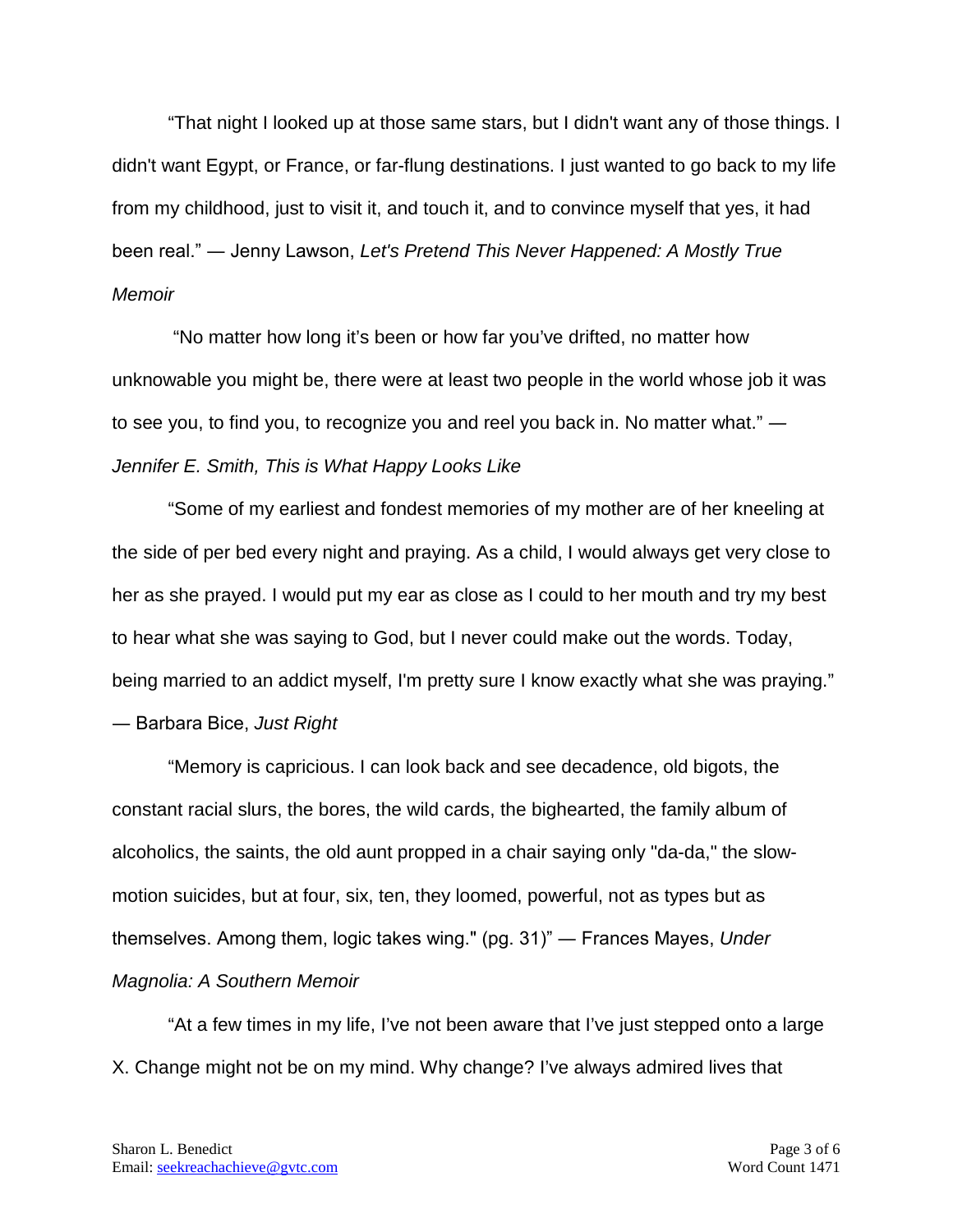flourish in place. The taproot reaches all the way to the aquifer, the leaves bud, flourish, fall, and grow again. I like generations following one another in the same house, where lamplight falls through the windows in squares of light on the snow, and somebody's height chart still marks the kitchen doorway. But there I stand on the X, not knowing it's time to leap, when, really, I'd only meant to pause."

― Frances Mayes, *Under Magnolia: A Southern Memoir*

"The child is in me still and sometimes not so still." ― Fred Rogers, *The World According to Mister Rogers: Important Things to Remember*

"In the external scheme of things, shining moments are as brief as the twinkling of an eye, yet such twinklings are what eternity is made of -- moments when we human beings can say "I love you," "I'm proud of you," "I forgive you," "I'm grateful for you." That's what eternity is made of: invisible imperishable good stuff."

― Fred Rogers, *The World According to Mister Rogers: Important Things to Remember*

"Music is the one art we all have inside. We may not be able to play an instrument, but we can sing along or clap or tap our feet. Have you ever seen a baby bouncing up and down in the crib in time to some music? When you think of it, some of that baby's first messages from his or her parents may have been lullabies, or at least the music of their speaking voices. All of us have had the experience of hearing a tune from childhood and having that melody evoke a memory or a feeling. The music we hear early on tends to stay with us all our lives." ― Fred Rogers, *The World According to Mister Rogers: Important Things to Remember*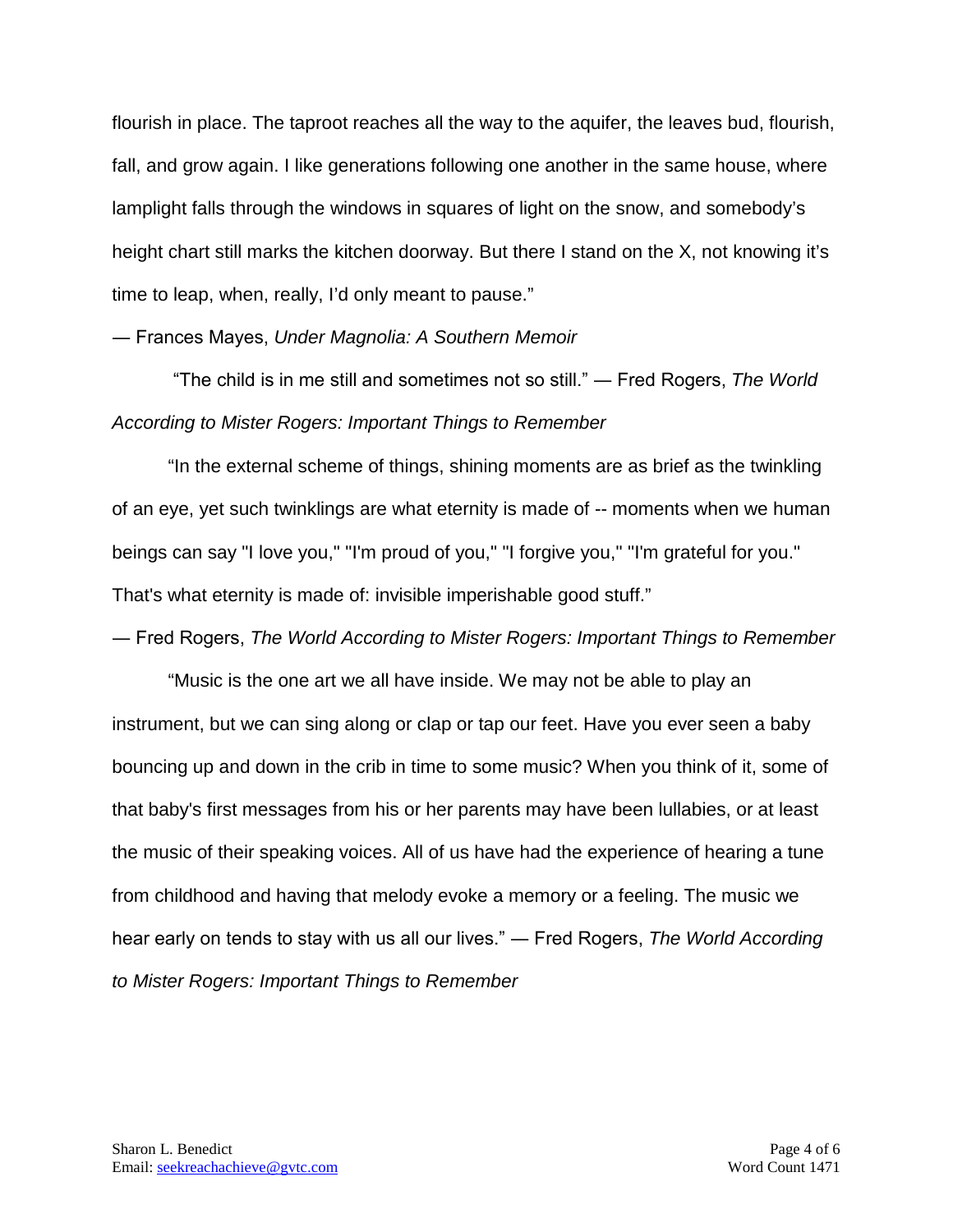"My dad always used to say that with everything in life, there's a game-changing moment. The one moment everything else hinges upon, but you hardly ever know it at the time." ― Jenny Han, *It's Not Summer Without You*

"But I loved that house, and I hated to say good-bye. Because, it was more than just a house. It was every summer, every boat ride, every sunset. It was Susannah." ― Jenny Han, *It's Not Summer Without You*

"Kimberly Reed explains why this love has transferred to adulthood, saying, "When you love something as a kid, you never stop loving it; you just tuck that love away in a different spot in your heart." ― Nikki Van Noy, *New Kids on the Block: Five Brothers and a Million Sisters*

"So much of our early gladness vanishes utterly from our memory: we can never recall the joy with which we laid our heads on our mother's bosom or rode on our father's back in childhood. Doubtless that joy is wrought up into our nature, as the sunlight of long-past mornings is wrought up in the soft mellowness of the apricot, but it is gone forever from our imagination, and we can only BELIEVE in the joy of childhood."

― George Eliot, *Adam Bede*

"...the wind has a purpose - to rattle the window panes, disturb the cat and make me miss you ..." ― John Geddes, *A Familiar Rain* 

"In life, finding a voice is speaking and living the truth. Each of you is an original. Each of you has a distinctive voice. When you find it, your story will be told. You will be heard." ― John Grisham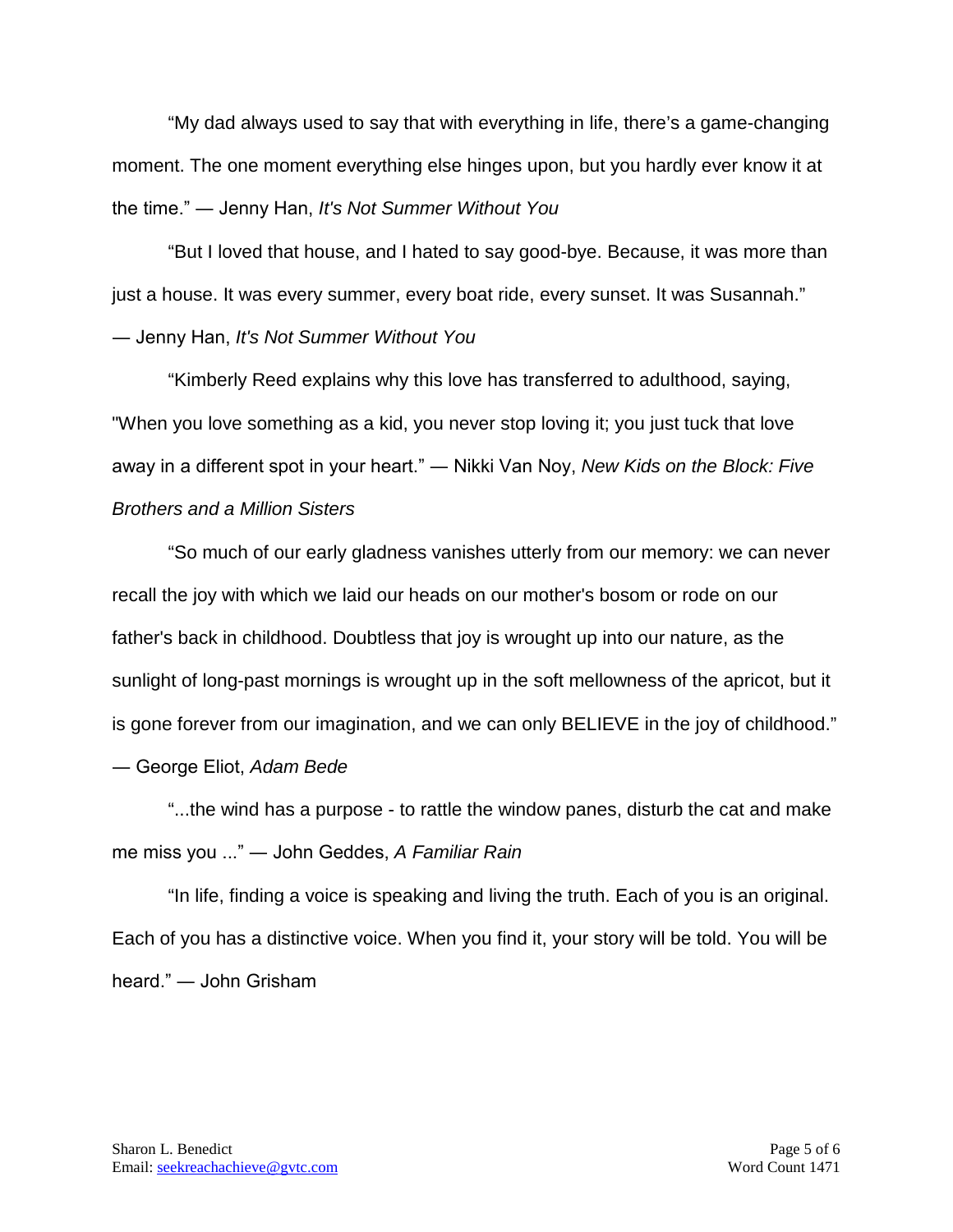*Sharon L. Benedict, is a speaker, author, and weaver, and loving it! She is available for speaking engagements, freelance writing, and will even weave you a one-of-kind creation, just for you. Sharon also welcomes your questions and comments and can be contacted a[t seekreachachieve@gvtc.com.](mailto:seekreachachieve@gvtc.com) Visit her website at* 

*[www.celebratingyourjourney.com.](http://www.celebratingyourjourney.com/)*

--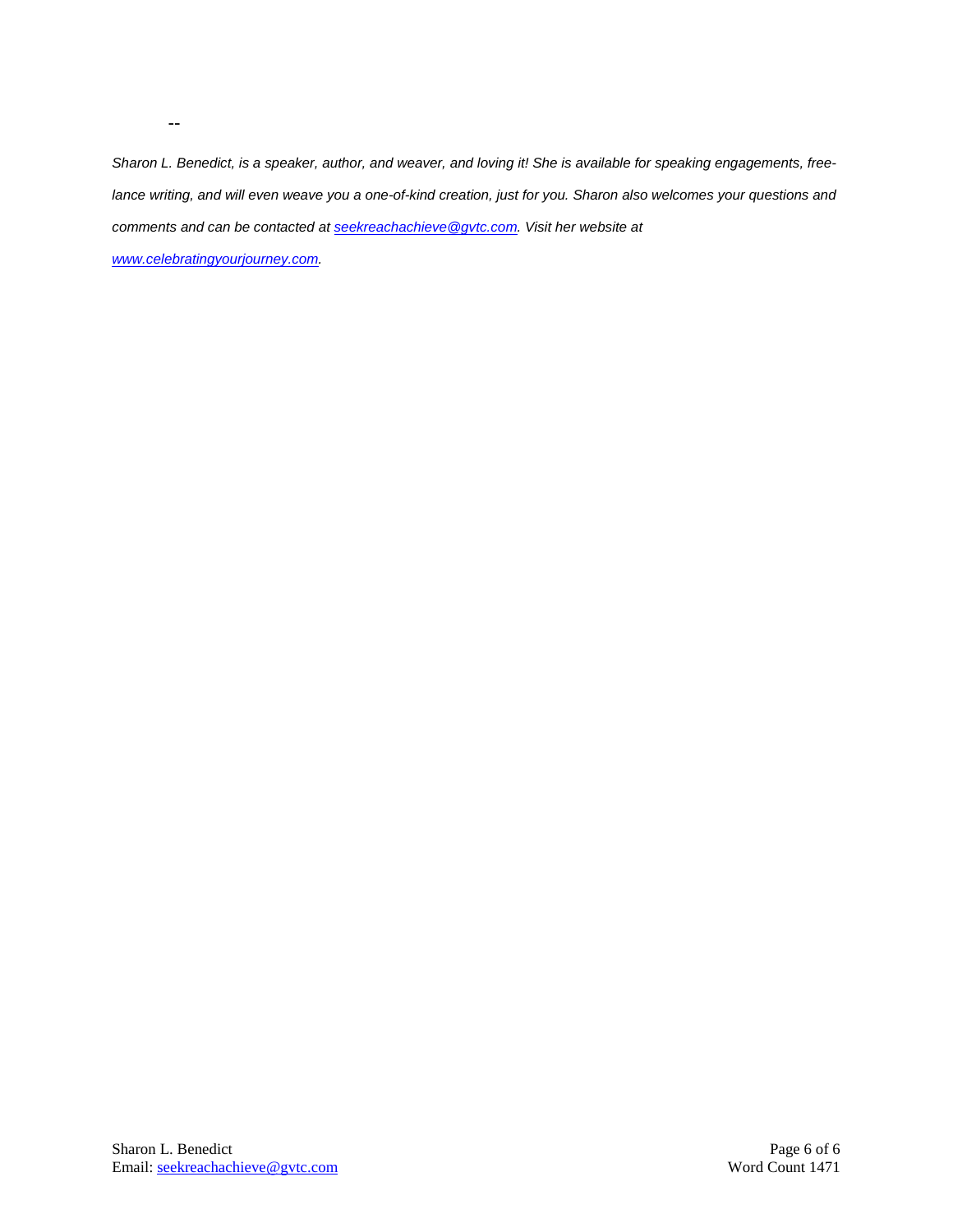*From the Heart...*



## *Kids & TV . . . It can be a good thing*

My grandson loves to play video games and watch movies, big time. His momma is determined to broaden Jasper's horizons no matter how he initially reacts. Both are so busy with work, school, soccer and karate practices, sometimes they are just too tired to do anything except order pizza delivery and turn on a movie.

Sound familiar? I was raised on TV trays and Bonanza! I know, I am showing my age here. But my parents did throw in Wild Kingdom now and again. How does your family fair with kids and TV? Want to make some changes? Even small incremental changes can make all the difference in your child development and life choices.

 Let's see how to make that first step. First, find out what other things interest your children. Sometimes, you may need to introduce a variety of topics and environments to see how they react. You may get a "oh-hum, is it time to leave yet?" response. You may luck out and see their eyes light up with curiosity and even creativity. That's when you grab the moment and ask "You seem to really like this. How would you like to do this again?" Then step up to help make it happen for your children. If they don't know the "how," then find someone in that area to connect with who works well with the age of your children.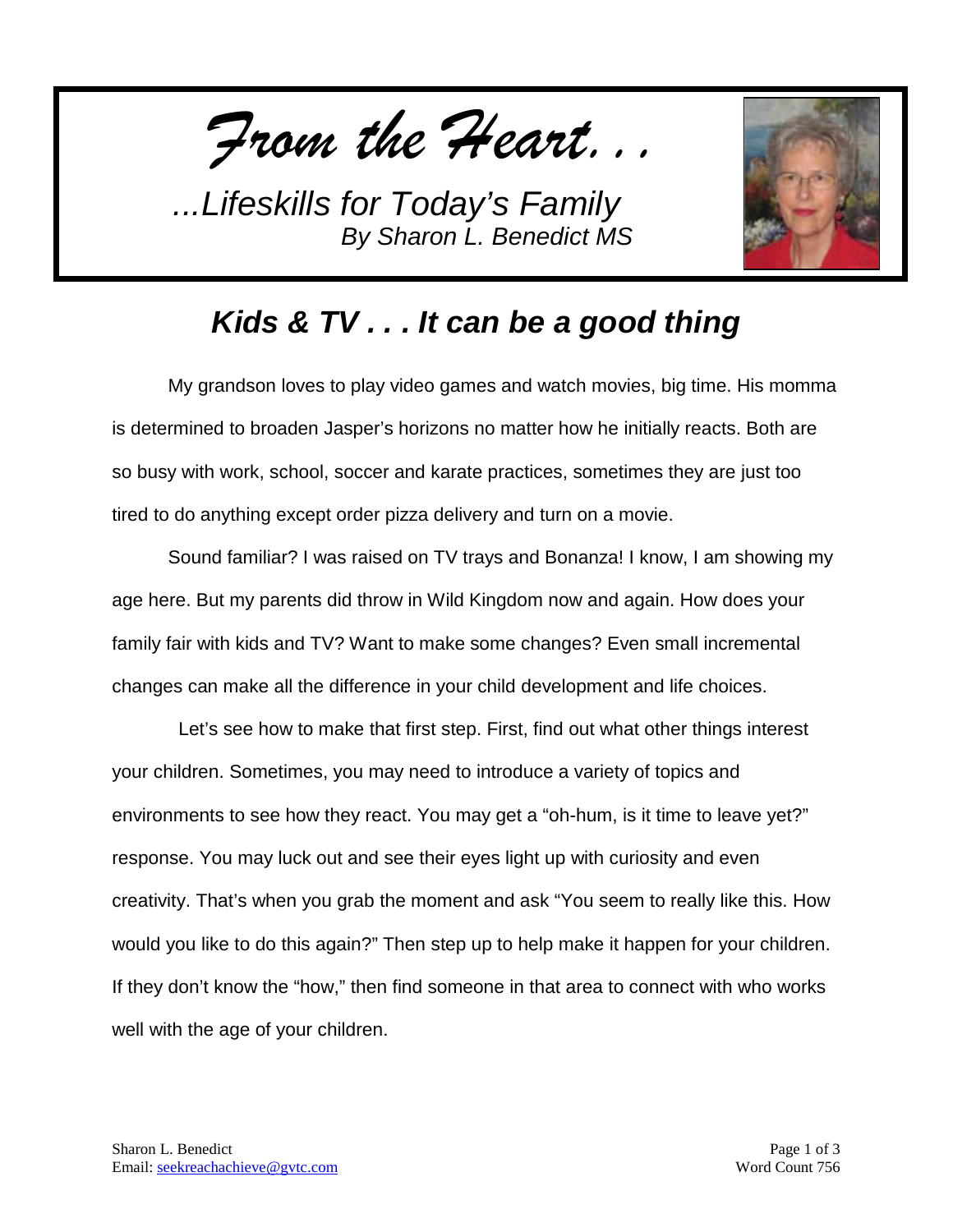This is where the TV steps in to help encourage the discovery. Yet, you may need to do a little homework yourself with the endless programs out there to get a good match for the area of interest, their age and development stage. For Jasper, a few years ago, grandpa or "Papa" wanted him to share his own interest in nature in some way. So, Papa sent Jasper a book on how to identify animal scat. That's right, animal poop! Jasper loved it and started taking more hikes with Mom, looking for animal "leftovers."

Then, Momma decided to pay for Netflix and start watching nature programs with Jasper, not just movies. They found one series called "Life" listing Reptiles & Amphibians. Which, of course, is one of Papa's favorites in the animal kingdom. Our daughter remembers many camping trip where we would hike and Dad would turn over some rock to find a fascinating creature and give our daughters a quick animal ecology lesson. Somehow John was always able to weave an animated story into that newly discovered creature under the rock. Needless to say, our daughters never forgot those camping trips. They will routinely watch nature programs even today.

Each child has a particular personality and bent of curiosity that work together. One child may be more introverted and loves to draw, paint, work with clay. Another child is more extroverted and physically outgoing who is fascinated with field track or the high-jump; and loves to watch the Olympics. Your child may be one who would rather write than talk, while their sibling is just the opposite, being a chatterbox. One child may write a story, and their sibling will love to act it out.

Whatever you discover about your kids, check what is out there on the TV. You just might be amazed at the possibilities. You just may drop the term "boob tube" that has coined your TV for many years. Here's a bit of trivia for you. Although some used